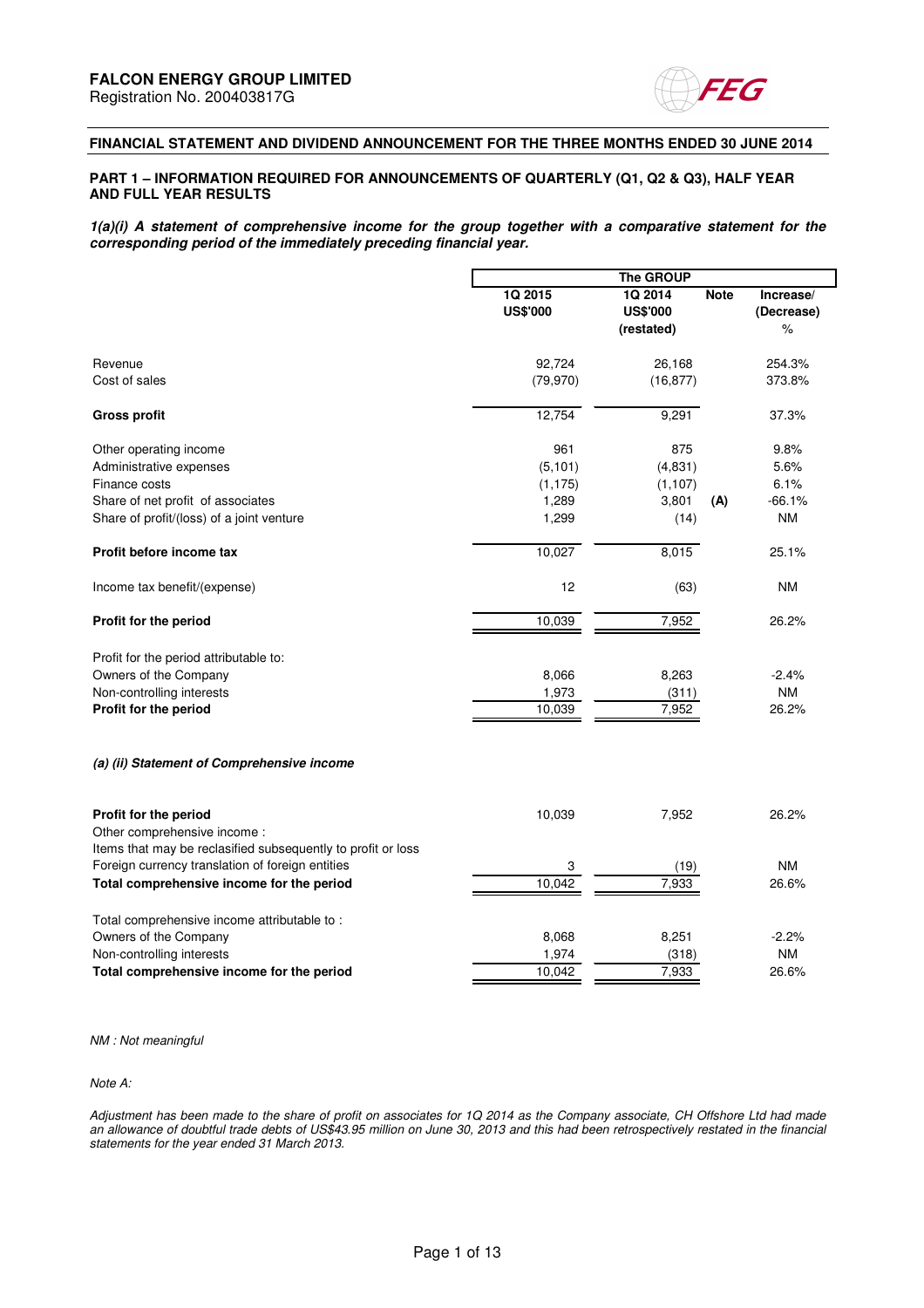

# Registration No. 200403817G

# **1(a)(ii) Profit before income tax is arrived at after charging / (crediting):-**

|                                                         | <b>THE GROUP</b>                  |                                   |
|---------------------------------------------------------|-----------------------------------|-----------------------------------|
|                                                         | <b>1Q 2015</b><br><b>US\$'000</b> | <b>1Q 2014</b><br><b>US\$'000</b> |
| Depreciation                                            | 3,543                             | 3,216                             |
| Exchange loss/(gain) - net                              | 200                               | (105)                             |
| Interest expense                                        | 1,180                             | 1,120                             |
| Interest income                                         | (7)                               | (3)                               |
| Trade debts written off                                 | $\overline{\phantom{0}}$          | 415                               |
| Allowance for doubtful trade debts                      | 146                               |                                   |
| Loss on disposal of property, plant and equipment       | 2                                 | 575                               |
| Change in fair value of derivative financial instrument | (5)                               | (13)                              |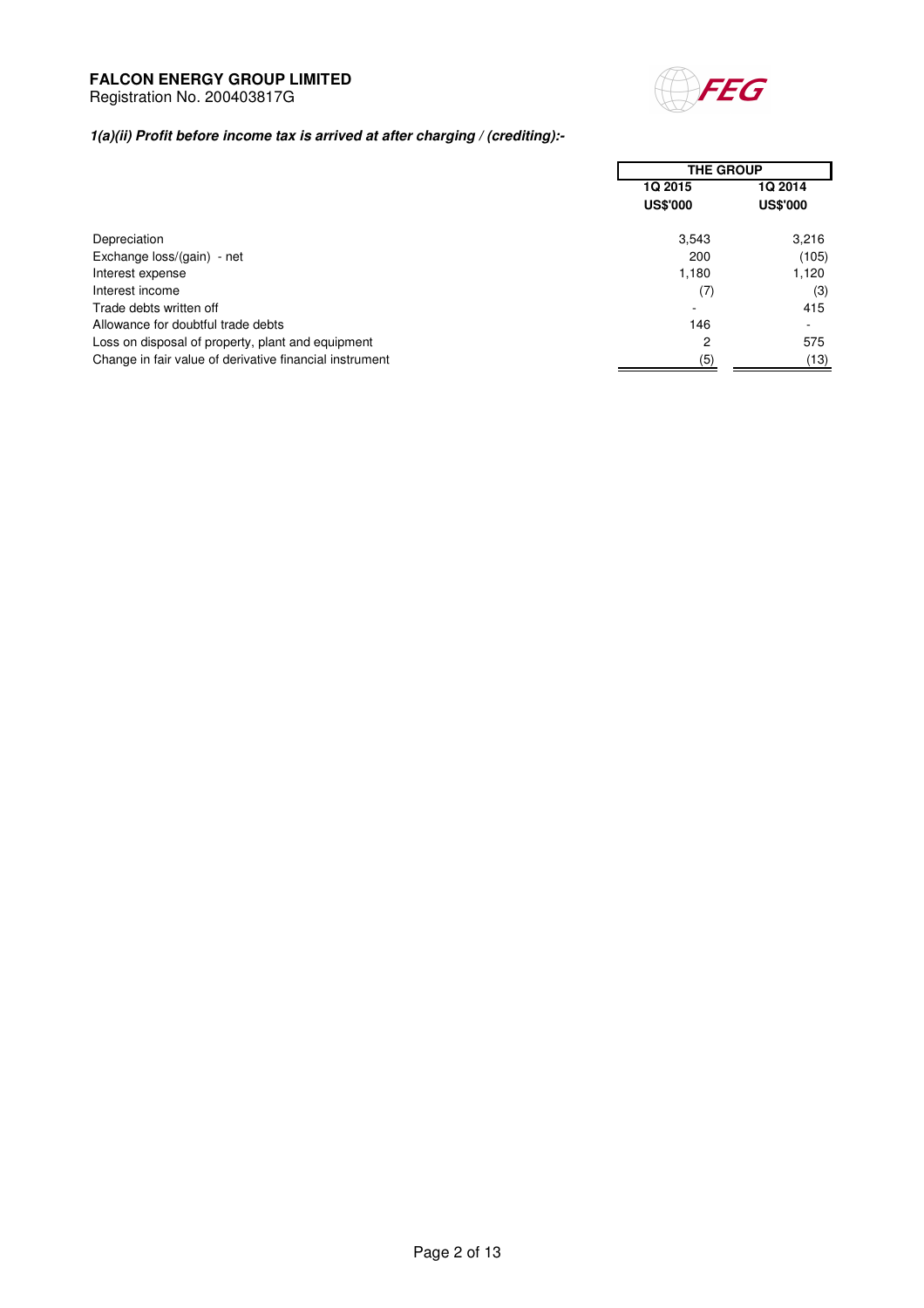

#### **1(b)(i) A statement of financial position (for the issuer and group) together with a comparative statement as at the end of the immediately preceding financial year.**

|                                                  |                 | <b>THE GROUP</b> |                 | <b>THE COMPANY</b> |
|--------------------------------------------------|-----------------|------------------|-----------------|--------------------|
|                                                  | 6/30/2014       | 3/31/2014        | 6/30/2014       | 3/31/2014          |
|                                                  | <b>US\$'000</b> | <b>US\$'000</b>  | <b>US\$'000</b> | <b>US\$'000</b>    |
|                                                  |                 |                  |                 |                    |
| <b>ASSETS</b>                                    |                 |                  |                 |                    |
| <b>Current assets</b>                            |                 |                  |                 |                    |
| Cash and bank balances                           | 37,819          | 46,928           | 1,081           | 3,226              |
| Trade receivables                                | 135,008         | 112,463          |                 |                    |
| Other receivables                                | 48,870          | 56,161           | 205,156         | 189,989            |
| Inventories                                      | 695             | 1,416            |                 |                    |
| Total current assets                             | 222,392         | 216,968          | 206,237         | 193,215            |
| <b>Non-current assets</b>                        |                 |                  |                 |                    |
| Other receivables                                | 1,764           | 2,125            |                 |                    |
| Property, plant and equipment                    | 245,915         | 227,953          | 6,680           | 6,583              |
| Subsidiaries                                     |                 |                  | 177,127         | 176,552            |
| Associates                                       | 103,622         | 102,332          |                 |                    |
| Joint venture                                    | 23,392          | 22,191           | 22,183          | 22,183             |
| Available-for-sale investments                   | 1,049           | 1,049            | 1,049           | 1,049              |
|                                                  |                 | 2,257            |                 |                    |
| Other intangible assets                          | 2,277           | 325              |                 |                    |
| Deferred tax assets<br>Total non-current assets  | 312<br>378,331  |                  |                 | 206,367            |
|                                                  |                 | 358,232          | 207,039         |                    |
| <b>Total assets</b>                              | 600,723         | 575,200          | 413,276         | 399,582            |
| <b>LIABILITIES AND EQUITY</b>                    |                 |                  |                 |                    |
| <b>Current liabilities</b>                       |                 |                  |                 |                    |
| Trade payables                                   | 86,892          | 91,177           |                 |                    |
| Other payables                                   | 66,140          | 32,589           | 108,659         | 94,469             |
| Finance leases                                   | 160             | 172              | 13              | 19                 |
| Borrowings                                       | 47,846          | 54,085           | 660             | 656                |
| Derivative financial liability                   | 3               | 8                | L.              |                    |
| Income tax payable                               | 1,474           | 1,381            | 43              | 43                 |
| <b>Total current liabilities</b>                 | 202,515         | 179,412          | 109,375         | 95,187             |
|                                                  |                 |                  |                 |                    |
| <b>Non-current liabilities</b>                   |                 |                  |                 |                    |
| Finance leases                                   | 389             | 417              | 74              | 72                 |
| <b>Borrowings</b>                                | 116,001         | 123,496          | 2,410           | 2,546              |
| Other payables                                   | 7,421           | 7,520            | -               | ٠                  |
| Deferred tax liabilities                         | 5,128           | 5,128            |                 |                    |
| Total non-current liabilities                    | 128,939         | 136,561          | 2,484           | 2,618              |
| <b>Capital and reserves</b>                      |                 |                  |                 |                    |
| Share capital                                    | 229,519         | 229,519          | 229,519         | 229,519            |
| Treasury shares                                  | (1,727)         | (1,727)          | (1,727)         | (1,727)            |
| Capital reserve                                  | 11,824          | 11,824           | 11,824          | 11,824             |
| Share-based payments                             | 639             | 639              | 639             | 639                |
| Merger reserve                                   | (151, 692)      | (151, 692)       |                 |                    |
| Foreign currency translation reserve             | (325)           | (327)            |                 |                    |
| Accumulated profits                              | 161,595         | 153,529          | 61,162          | 61,522             |
| Equity attributable to the owners of the Company | 249,833         | 241,765          | 301,417         | 301,777            |
| Non-controlling interests                        | 19,436          | 17,462           |                 |                    |
| <b>Total equity</b>                              | 269,269         | 259,227          | 301,417         | 301,777            |
| <b>Total liabilities and equity</b>              | 600,723         | 575,200          | 413,276         | 399,582            |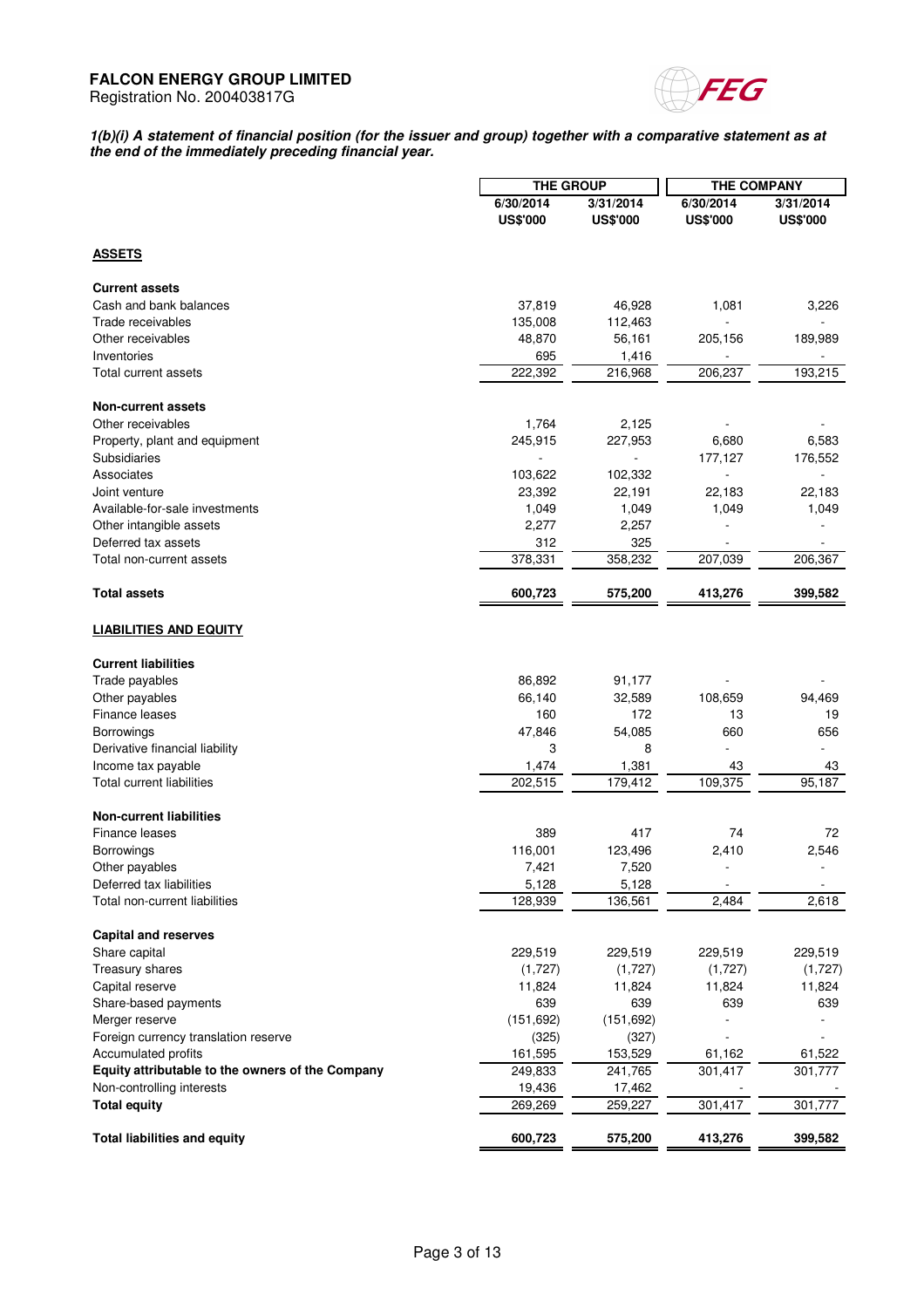

### **1(b)(ii) Aggregate amount of group's borrowings and debt securities**

|                                                    | <b>THE GROUP</b>                  |                              |                                   |                                     |  |
|----------------------------------------------------|-----------------------------------|------------------------------|-----------------------------------|-------------------------------------|--|
|                                                    | As at 30 June 2014                |                              | As at 31 March 2014               |                                     |  |
|                                                    | <b>Secured</b><br><b>US\$'000</b> | Unsecured<br><b>US\$'000</b> | <b>Secured</b><br><b>US\$'000</b> | <b>Unsecured</b><br><b>US\$'000</b> |  |
| Amount repayable in one year or less, or on demand | 48,006                            | ۰.                           | 54,092                            | 165                                 |  |
| Amount repayable after one year                    | 116,390                           | -                            | 123,913                           | ۰                                   |  |
| Total                                              | 164,396                           |                              | 178,005                           | 165                                 |  |

### **Details of any collateral:**

- 1) The Group's borrowings are secured by:
	- i) corporate guarantee from Company and certain subsidiary;
	- ii) legal mortgages over the relevant property;
	- iii) legal mortgages over certain vessels of the Group;
	- iv) certain fixed deposits and bank balances;
	- v) assignment of certain vessels charter hire income and insurance policies; and
	- vi) pledge of an associates' shares.
- 2) Obligations under finance lease are secured by the lessor's charged over the leased assets.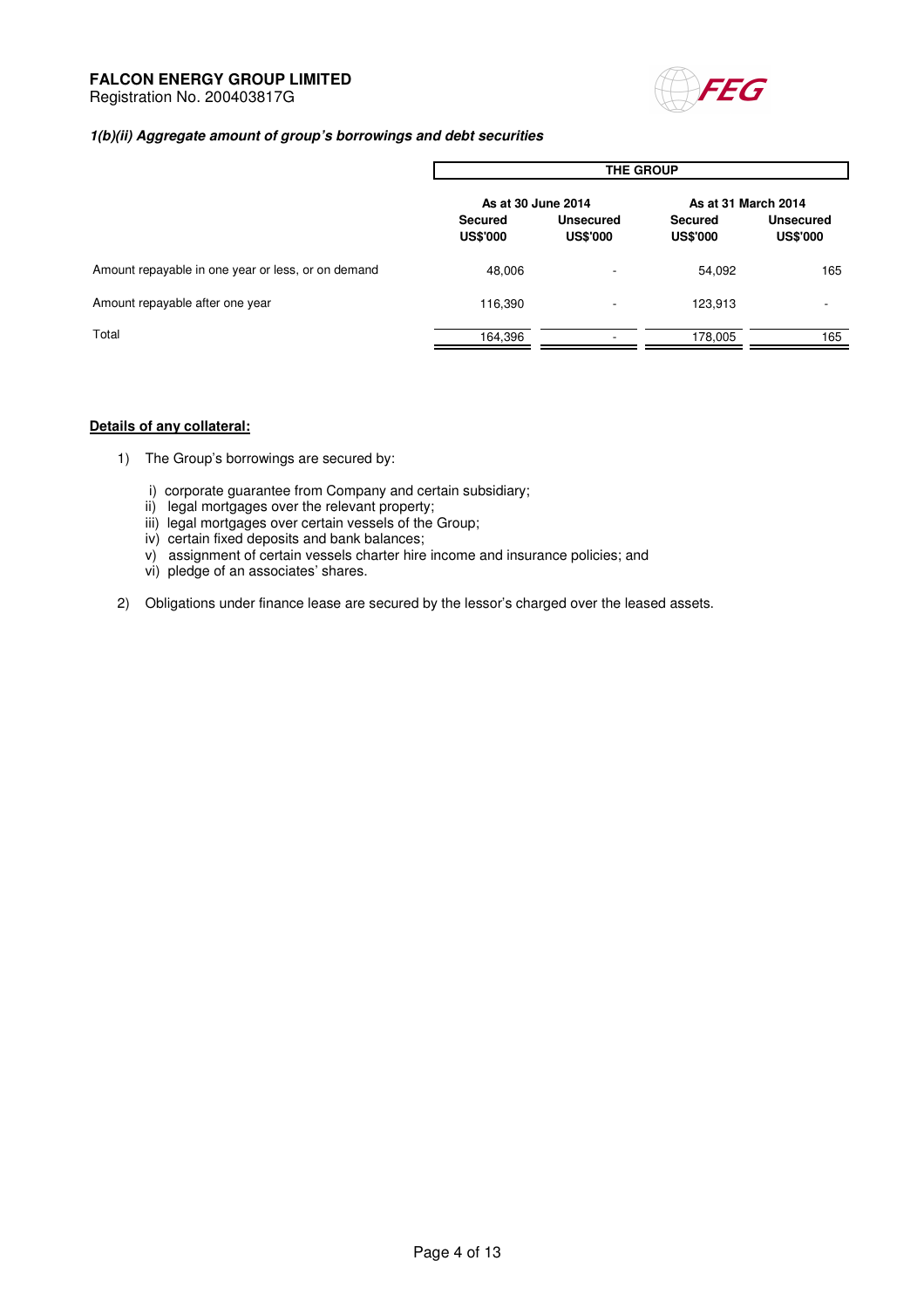

#### **1(c) A cash flow statement (for the group), together with a comparative statement for the corresponding period of the immediately preceding financial year.**

|                                                          | <b>THE GROUP</b> |                 |
|----------------------------------------------------------|------------------|-----------------|
|                                                          |                  |                 |
|                                                          | 1Q 2015          | 1Q 2014         |
|                                                          | <b>US\$'000</b>  | <b>US\$'000</b> |
|                                                          |                  | (restated)      |
| Cash flows from operating activities                     |                  |                 |
| Profit before income tax                                 | 10,027           | 8,015           |
|                                                          |                  |                 |
| Adjustments for:                                         |                  |                 |
| Depreciation of property, plant and equipment            | 3,543            | 3,216           |
| Interest expense                                         | 1,180            | 1,120           |
| Interest income                                          | (7)              | (3)             |
| Share of net loss/(profit) of associates                 | (1,289)          | (3,801)         |
| Share of net loss of a joint venture                     | (1,299)          | 14              |
| Allowance for trade doubtful debts                       | 146              |                 |
| Changes in fair value of derivative financial instrument |                  |                 |
|                                                          | (5)              | (13)            |
| Trade debts written off                                  |                  | 415             |
| Exchange difference                                      | (221)            | (182)           |
| Loss on disposal of property, plant and equipment        | 2                | 575             |
| Operating cash flows before movements in working capital | 12,077           | 9,356           |
| Inventories                                              | 721              | 268             |
| Trade receivables                                        | (22, 691)        | (18, 017)       |
| Other receivables                                        | (20, 141)        | (23, 543)       |
| Trade payables                                           | (4,285)          | 503             |
|                                                          |                  | 33,728          |
| Other payables                                           | 36,645           |                 |
| Cash generated from operations                           | 2,326            | 2,295           |
| Income tax paid                                          | (117)            | (462)           |
| Net cash generated from operating activities             | 2,209            | 1,833           |
|                                                          |                  |                 |
| Cash flows from investing activities                     |                  |                 |
| Interest received                                        | 7                | 3               |
| Purchase of property, plant and equipment                | (21,020)         | (14, 304)       |
| Payment for intangible assets                            | (20)             | (56)            |
| Proceeds from disposal of property, plant and equipment  |                  | 800             |
| Net cash used in investing activities                    | (21, 033)        | (13, 557)       |
|                                                          |                  |                 |
| Cash flows from financing activities                     |                  |                 |
| Interest paid                                            | (1, 180)         | (1, 120)        |
| Fixed deposit and bank balances pledged                  | 354              | 176             |
| Repayment/Advance from related parties                   | 24,669           | 24              |
| Repayment of finance lease obligations                   | (40)             | (49)            |
| Repayment of borrowings                                  | (36, 484)        | (7, 374)        |
| Proceeds of borrowings                                   | 22,750           | 12,889          |
| Net cash generated from financing activities             | 10,069           | 4,546           |
|                                                          |                  |                 |
| Net decrease in cash and cash equivalents                | (8,755)          | (7, 178)        |
| Effect of exchange rate changes                          |                  | 2               |
| Cash and cash equivalents at beginning of year           | 40,600           | 12,896          |
| Cash and cash equivalents at end of period               | 31,845           | 5,720           |
|                                                          |                  |                 |

\* amount less than US\$1,000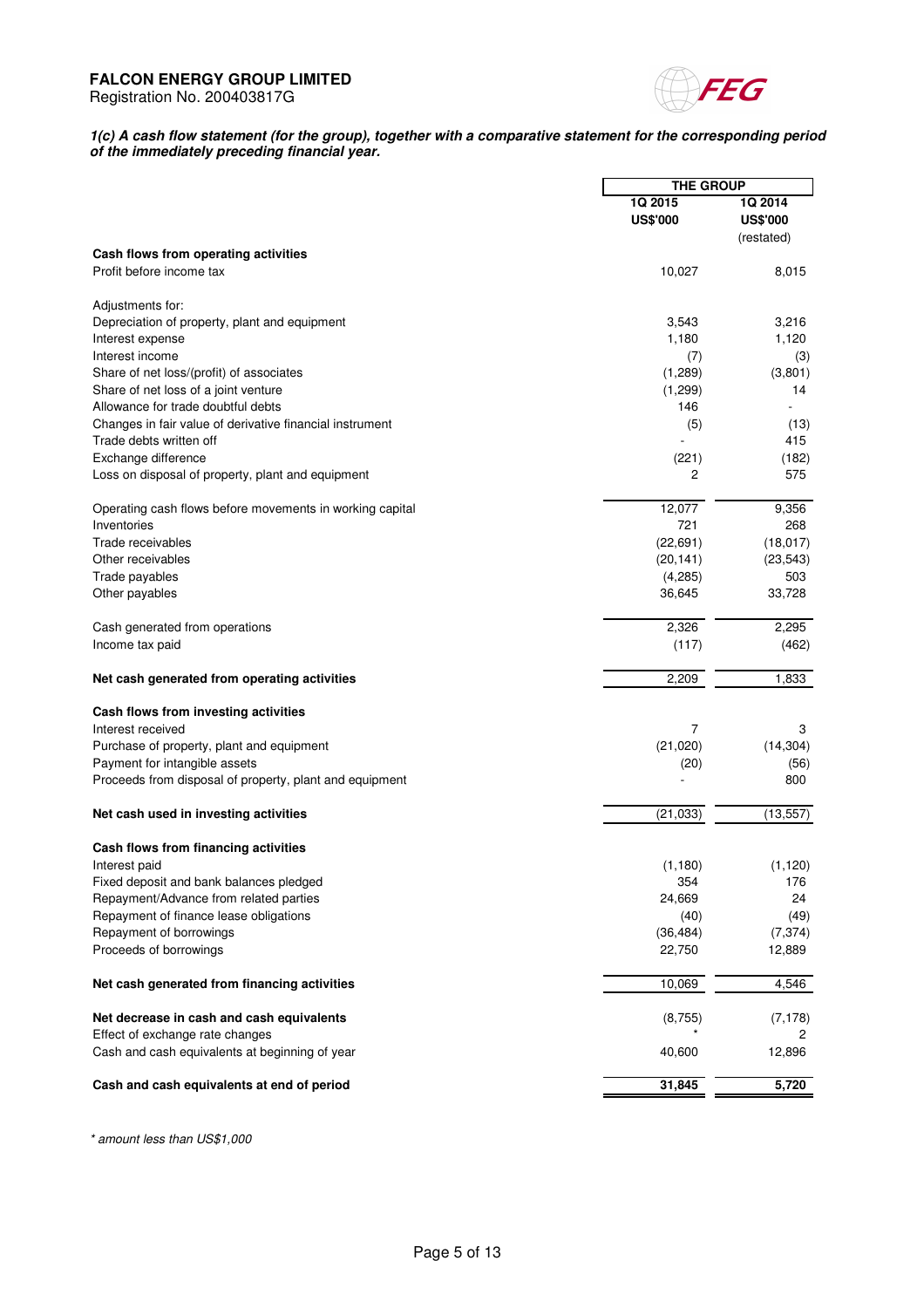Registration No. 200403817G



 **31,845 5,720**

|                                                | <b>THE GROUP</b>            |                            |
|------------------------------------------------|-----------------------------|----------------------------|
|                                                | 1Q 201 5<br><b>US\$'000</b> | 1Q 2014<br><b>US\$'000</b> |
| Cash and cash equivalents represent:           |                             |                            |
| Bank and cash balance                          | 36,883                      | 7.441                      |
| Fixed deposits                                 | 936                         | 1,096                      |
|                                                | 37,819                      | 8,537                      |
| Less: fixed deposits and bank balances pledged | (5,974)                     | (2, 817)                   |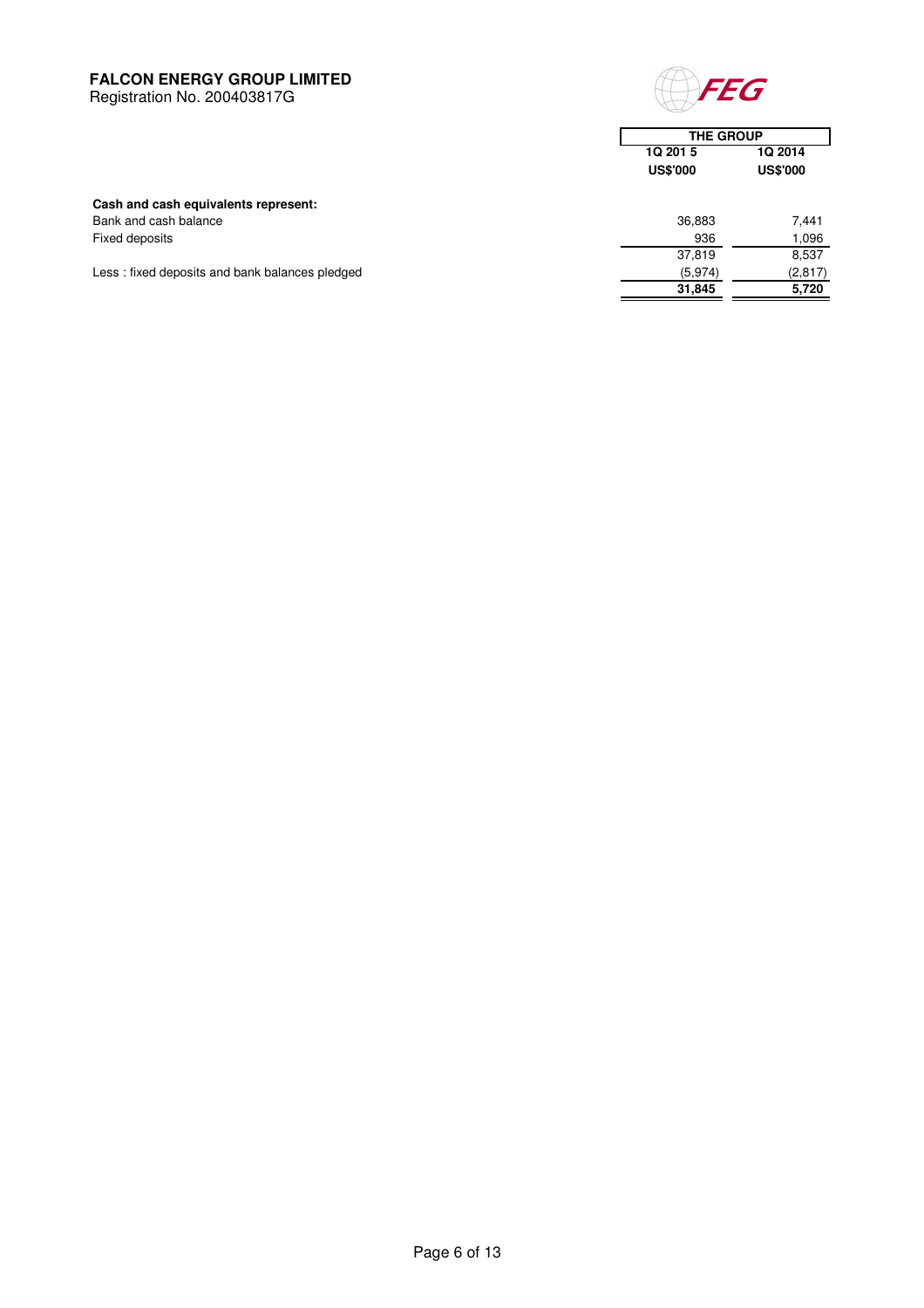

1(d)(i) A statement (for the issuer and group) showing either (i) all changes in equity or (ii) changes in equity other than those arising from capitalization issues and<br>distributions to shareholders, together with a compa

|                                           | Share<br>capital<br><b>US\$'000</b> | <b>Treasury</b><br>shares<br><b>US\$'000</b> | Capital<br>reserve<br><b>US\$'000</b> | Warrants<br>reserve<br><b>US\$'000</b> | Share<br>based<br>payments<br><b>US\$'000</b> | Merger<br>reserve<br><b>US\$'000</b> | Foreign<br>currency<br>translation<br>reserve<br><b>US\$'000</b> | Accumulated<br>profits<br><b>US\$'000</b> | <b>Equity</b><br>attributable<br>to owners of<br>the Company<br><b>US\$'000</b> | Non-<br>controlling<br>interests<br><b>US\$'000</b> | <b>Total</b><br><b>US\$'000</b> |
|-------------------------------------------|-------------------------------------|----------------------------------------------|---------------------------------------|----------------------------------------|-----------------------------------------------|--------------------------------------|------------------------------------------------------------------|-------------------------------------------|---------------------------------------------------------------------------------|-----------------------------------------------------|---------------------------------|
| <b>THE GROUP</b>                          |                                     |                                              |                                       |                                        |                                               |                                      |                                                                  |                                           |                                                                                 |                                                     |                                 |
| Balance as at 1 April 2014                | 229,519                             | (1,727)                                      | 11,824                                |                                        | 639                                           | (151, 692)                           | (327)                                                            | 153,529                                   | 241,765                                                                         | 17,462                                              | 259,227                         |
| Total comprehensive income for the period |                                     |                                              |                                       |                                        |                                               |                                      |                                                                  |                                           |                                                                                 |                                                     |                                 |
| Profit for the period                     |                                     |                                              |                                       |                                        |                                               |                                      |                                                                  | 8,066                                     | 8,066                                                                           | 1,973                                               | 10,039                          |
| Other comprehensive income for the period |                                     |                                              |                                       |                                        |                                               |                                      | $\overline{2}$                                                   | $\overline{\phantom{a}}$                  | $\overline{2}$                                                                  | $\mathbf{1}$                                        | 3                               |
| Balance as at 30 June 2014                | 229,519                             | (1,727)                                      | 11,824                                | $\blacksquare$                         | 639                                           | (151, 692)                           | (325)                                                            | 161,595                                   | 249,833                                                                         | 19,436                                              | 269,269                         |
| Balance as at 1 April 2013 (restated)     | 225,844                             |                                              |                                       | 12,534                                 | 639                                           | (151, 692)                           | (303)                                                            | 99,200                                    | 186,222                                                                         | 9,083                                               | 195,305                         |
| Total comprehensive income for the period |                                     |                                              |                                       |                                        |                                               |                                      |                                                                  |                                           |                                                                                 |                                                     |                                 |
| Profit for the period previous reported   |                                     |                                              |                                       |                                        |                                               |                                      |                                                                  | (4, 513)                                  | (4, 513)                                                                        | (311)                                               | (4,824)                         |
| Prior year adjustment                     | $\overline{\phantom{a}}$            | $\overline{\phantom{a}}$                     | $\overline{\phantom{a}}$              | $\overline{\phantom{a}}$               | $\overline{\phantom{a}}$                      |                                      | $\sim$                                                           | 12,776                                    | 12,776                                                                          | $\blacksquare$                                      | 12,776                          |
| As restated                               |                                     |                                              |                                       |                                        |                                               |                                      |                                                                  | 8,263                                     | 8,263                                                                           | (311)                                               | 7,952                           |
| Other comprehensive income for the period |                                     |                                              |                                       |                                        |                                               |                                      | (12)                                                             |                                           | (12)                                                                            | (7)                                                 | (19)                            |
| Balance as at 30 June 2013 (restated)     | 225,844                             | $\overline{\phantom{a}}$                     | $\overline{\phantom{a}}$              | 12,534                                 | 639                                           | (151, 692)                           | (315)                                                            | 107,463                                   | 194,473                                                                         | 8,765                                               | 203,238                         |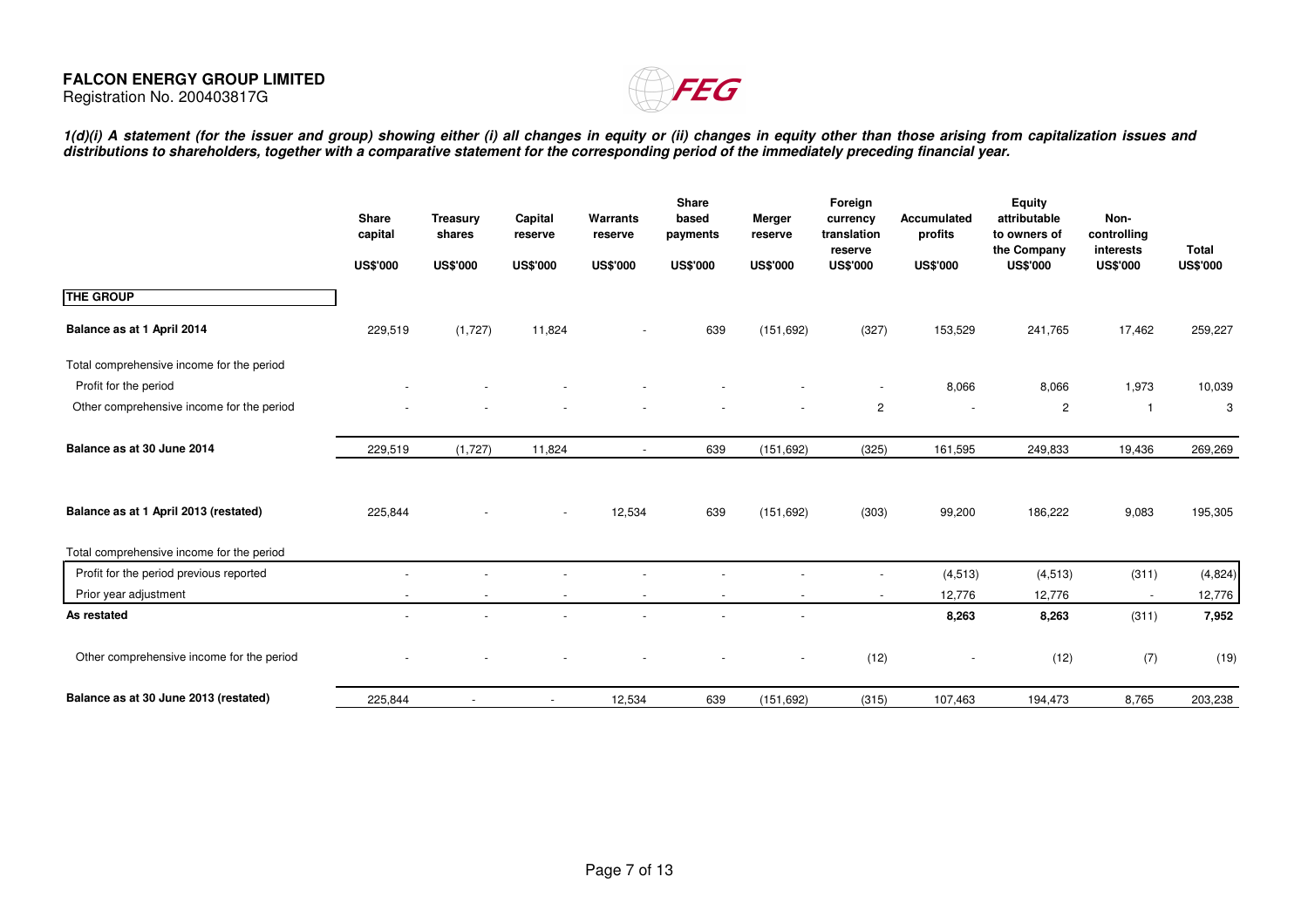Registration No. 200403817G



|                                                                                | <b>Share</b><br>capital<br><b>US\$'000</b> | Treasury<br>shares<br><b>US\$'000</b> | Capital<br>Reserve<br><b>US\$'000</b> | Warrants<br><b>Reserve</b><br><b>US\$'000</b> | <b>Share</b><br>based<br>payments<br><b>US\$'000</b> | <b>Accumulated</b><br>profits<br><b>US\$'000</b> | <b>Total</b><br><b>US\$'000</b> |
|--------------------------------------------------------------------------------|--------------------------------------------|---------------------------------------|---------------------------------------|-----------------------------------------------|------------------------------------------------------|--------------------------------------------------|---------------------------------|
| <b>THE COMPANY</b>                                                             |                                            |                                       |                                       |                                               |                                                      |                                                  |                                 |
| Balance as at 1 April 2014                                                     | 229,519                                    | (1,727)                               | 11,824                                |                                               | 639                                                  | 61,522                                           | 301,777                         |
| Loss for the period, representing total<br>comprehensive income for the period |                                            |                                       |                                       |                                               |                                                      | (360)                                            | (360)                           |
| Balance as at 30 June 2014                                                     | 229,519                                    | (1,727)                               | 11,824                                |                                               | 639                                                  | 61,162                                           | 301,417                         |
| Balance as at 1 April 2013                                                     | 225,844                                    |                                       | $\overline{\phantom{a}}$              | 12,534                                        | 639                                                  | 41,739                                           | 280,756                         |
| Loss for the period, representing total<br>comprehensive income for the period |                                            |                                       |                                       |                                               |                                                      | (401)                                            | (401)                           |
| Balance as at 30 June 2013                                                     | 225,844                                    |                                       | $\overline{\phantom{a}}$              | 12,534                                        | 639                                                  | 41,338                                           | 280,355                         |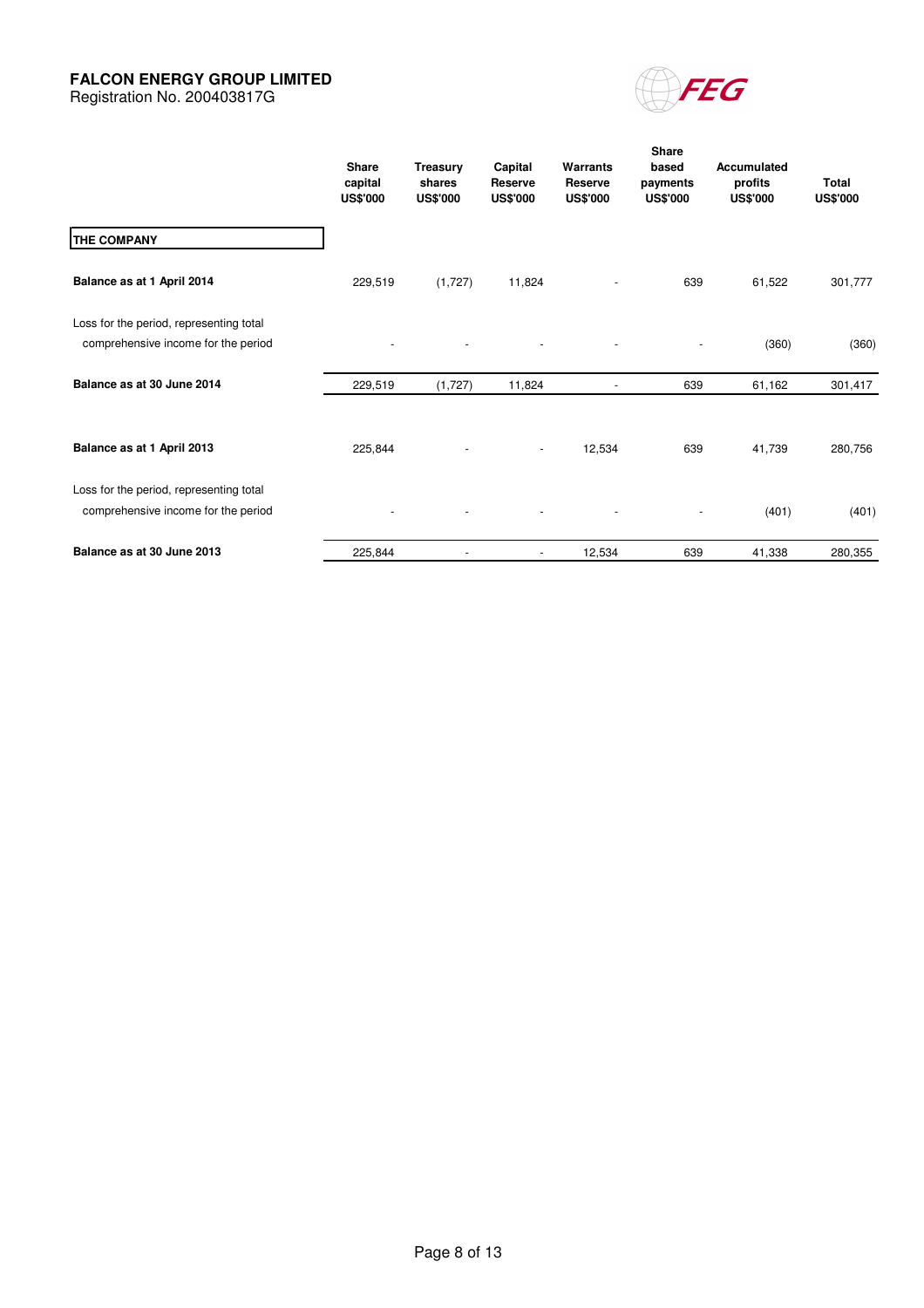



**1(d)(ii) Details of any changes in the company's share capital arising from rights issue, bonus issue, share buybacks, exercise of share options or warrants, conversion of other issues of equity securities, issue of shares for cash or as consideration for acquisition or for any other purpose since the end of the previous period reported on. State also the number of shares that may be issued on conversion of all the outstanding convertibles, as well as the number of shares held as treasury shares, if any, against the total number of issued shares excluding treasury shares of the issue, as at the end of the current financial periods reported on and as at the end of the corresponding period of the immediately preceding financial year.**

The Company did not issue any shares for the financial period ended 30 June 2014.

The Company has 81,998,638 numbers of outstanding bonus warrants as at 30 June 2014. Each bonus warrant carrying the right to subscribe for one new ordinary share in the capital of the Company at an exercise price of S\$0.43 per share.

The number of share options outstanding as at 30 June 2014 was 4,550,000 shares (30 June 2013: 4,550,000 shares).

The number of issued shares less treasury shares as at 30 June 2014 was 817,595,509 shares (823,415,509 issued shares less 5,820,000 treasury shares). The number of issued shares less treasury shares as at 30 June 2013 was 814,193,170 shares. There were no treasury shares as at 30 June 2013.

#### **1(d)(iii) To show the total number of issued shares excluding treasury shares as at the end of the current financial period and as at the end of the immediately preceding year.**

The total number of issued shares excluding treasury shares as at 30 June 2014 and 31 March 2014 were 817,595,509.

#### **1(d)(iv) A statement showing all sales, transfers, disposal, cancellation and/or use of treasury shares as at the end of the current financial period reported on.**

|                                               | No of shares |
|-----------------------------------------------|--------------|
| Balance as at 1 April 2014                    | 5.820.000    |
| Purchase of treasury shares during the period |              |
| Transfer of treasury shares during the period |              |
| Balance as at 30 June 2014                    | 5.820.000    |

#### **2. Whether the figures have been audited or reviewed and in accordance with which auditing standard or practice.**

The figures have neither been audited nor reviewed by the Company's auditors.

#### **3. Where the figures have been audited or reviewed, the auditors' report (including any qualifications or emphasis of a matter).**

Not applicable.

#### **4. Whether the same accounting policies and methods of computation as in the issuer's most recently audited annual financial statements have been applied.**

The Group has adopted all the new and revised Singapore Financial Reporting Standards ("FRSs"), Interpretations of FRS ("INT FRSs") that are relevant to its operations and effective for annual periods beginning on or after April 1, 2014. The adoption of the new/revised FRSs, INT FRSs and amendments to FRSs has no material effect on the financial statements.

#### **5. If there were any changes in the accounting policies and methods of computation, including any required by an accounting standard, what has changed, as well as the reasons for, and the effect of, the change.**

Not applicable.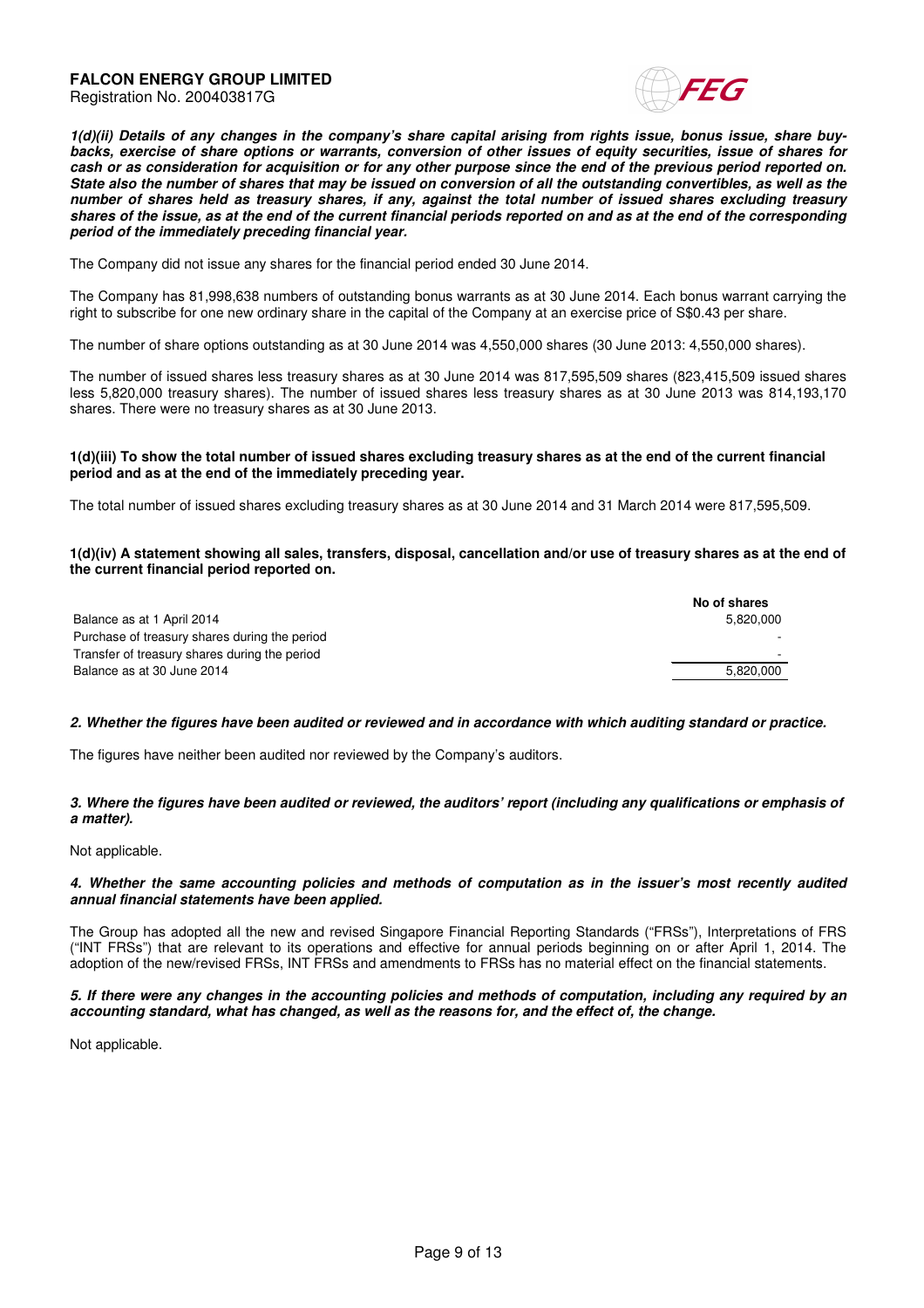

**6. Earnings per ordinary share of the group for the current financial period reported on and the corresponding period of the immediately preceding financial year, after deducting any provision for preference dividends.** 

|                                                    | <b>THE GROUP</b> |                 |                 |
|----------------------------------------------------|------------------|-----------------|-----------------|
|                                                    |                  | 1Q 2015         | 1Q 2014         |
|                                                    |                  | <b>US cents</b> | <b>US cents</b> |
|                                                    |                  |                 | (restated)      |
| Earnings per ordinary share ("EPS") for the period |                  |                 |                 |
| (a) Basic EPS                                      | 0.99             |                 | 1.01            |
|                                                    |                  |                 |                 |
| (b) On a fully diluted basis **<br>#               | 0.99             |                 | 1.01            |
|                                                    |                  |                 |                 |

#### **Notes:**

- (i) Basic EPS for the financial period ended 30 June 2014 was computed by dividing the Group's net profit attributable to the owners of the Company by the number of 817,595,509 shares issued.
- (ii) Diluted EPS for the financial period ended 30 June 2014 was computed by dividing the Group's net profit attributable to the owners of the Company by the number of 817,595,509 shares issued.
- (iii) Basic EPS for the financial period ended 30 June 2013 was computed by dividing the Group's net profit attributable to the owners of the Company by the number of 814,143,170 shares issued.
- (iv) Diluted EPS for the financial period ended 30 June 2013 was computed by dividing the Group's net profit attributable to the owners of the Company by the number of 814,143,170 shares issued.

\*\* for the purposes of calculating diluted EPS, assumption was made that the total number of outstanding warrants as at 30 June 2014 and the total employee share option issued would be converted into ordinary shares

# the option and warrants were "out-of-money" as at 30 June 2014 and 30 June 2013.

**7. Net asset value (for the issuer and group) per ordinary share based on the total number of issued shares excluding treasury shares of the issuer at the end of the (a) current financial period reported on; and (b) immediately preceding financial year.** 

|                                                                             | <b>THE GROUP</b>            |                                | <b>THE COMPANY</b>             |                                |
|-----------------------------------------------------------------------------|-----------------------------|--------------------------------|--------------------------------|--------------------------------|
|                                                                             | As at 30/6/2014<br>US cents | As at<br>31/3/2014<br>US cents | As at<br>30/6/2014<br>US cents | As at<br>31/3/2014<br>US cents |
| Net asset value ("NAV") per ordinary share<br>based on issued share capital | 30.56                       | 29.57                          | 36.87                          | 36.91                          |

# **Notes:**

**as at end of the period reported on**

The Group's and the Company's NAV per ordinary share as at 30 June 2014 and 31 March 2014 have been computed based on the share capital of 817,595,509 shares.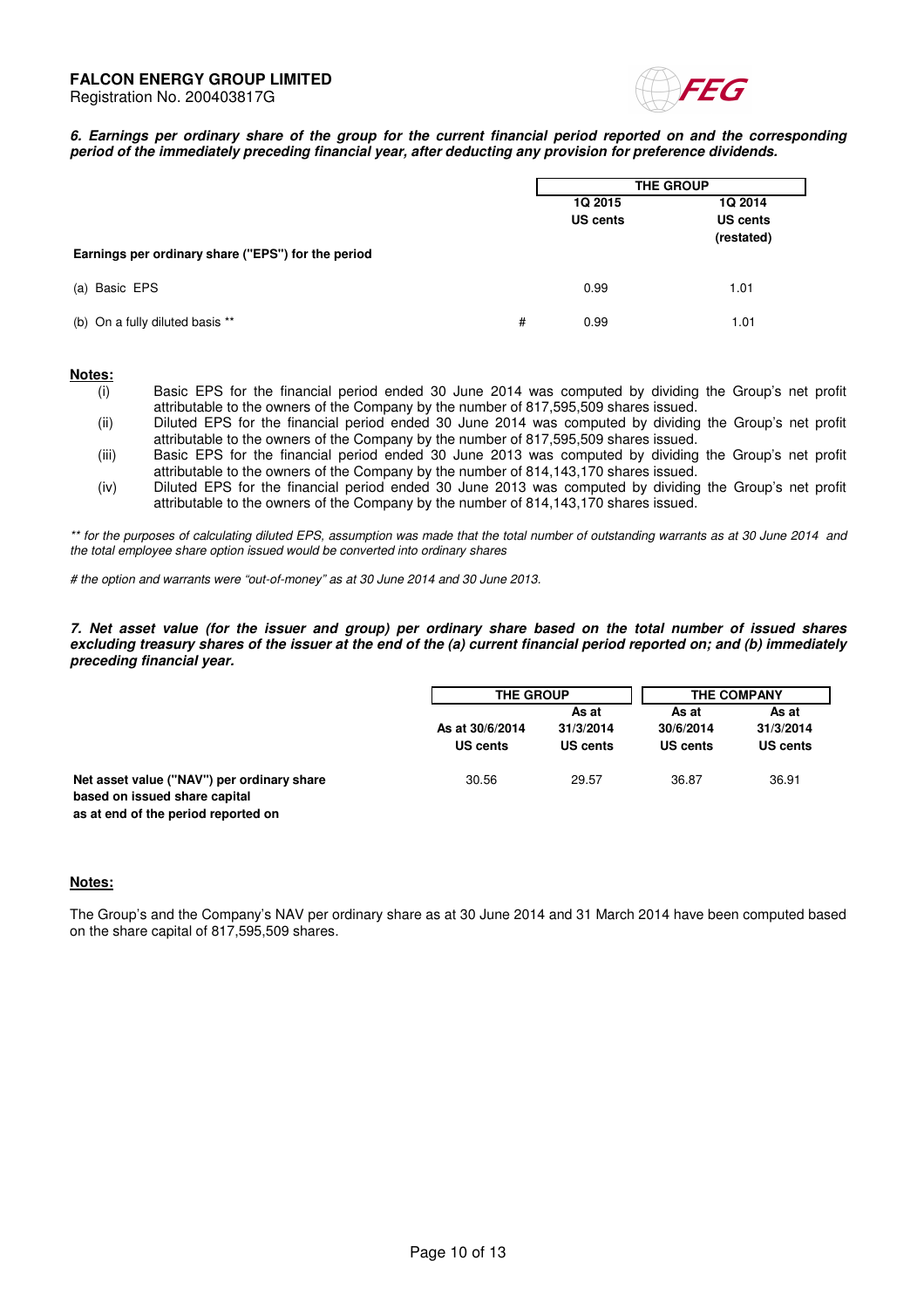

**8. A review of the performance of the group, to the extent necessary for a reasonable understanding of the group's business. It must include a discussion of the following:-** 

**(a) any significant factors that affected the turnover, costs, and earnings of the group for the current financial period reported on, including (where applicable) seasonal or cyclical factors; and (b) any material factors that affected the cash flow, working capital, assets or liabilities of the group during the current financial period reported on.** 

#### **Statement of comprehensive income**

The Group recorded an increase in revenue by 254.3% or approximately US\$66.56 million from US\$26.17 million for the three months ended 30 June 2013 ("**1Q 2014**") to US\$92.72 million for the three months ended 30 June 2014 ("**1Q 2015**"). Revenues from the Marine Division, Oilfield Services Division and Oilfield Projects Division were US\$19.08 million (20.6%), US\$71.64 million (77.3%) and US\$2.00 million (2.1%) respectively.

Revenue from the Marine Division increased by 12.4% or approximately US\$2.10 from US\$16.98 million in 1Q 2014 to US\$19.08 million in 1Q 2015.The increase was due mainly to more vessels being deployed in 1Q 2015 as compared to 1Q 2014.

Revenue from the Oilfield Services Division increased significantly from US\$7.19 million to US\$71.64 million in 1Q 2015, due mainly to the Engineering, Procurement, Construction & Commissioning ("**EPCC**") contracts secured in the second half of 2013.

Revenue from the Oilfield Projects Division was US\$2.00 million which was the same amount as 1Q 2014.

Due to higher revenue, the Group's gross profit increased by US\$3.46 million from US\$9.29 million in 1Q 2014 to US\$12.75 million in 1Q 2015.

Gross profit margin for the Marine Division decreased from 41.4% to 17.5% and was attributable to lower margin for the third parties vessels. The decline of gross profit margin in Oilfield Services Division from 22.5% to 12.2% and was due primarily to the lower margin of the EPCC contracts. The gross profit margin for the Oilfield Projects remained the same at 31.8% in 1Q 2015 (1Q 2014: 31.8%)

As a result of the above, the Group's average gross profit margin decreased from 35.5% in 1Q 2014 to 13.8% in 1Q 2015.

Other operating income increased from US\$0.88 million in 1Q 2014 to US\$0.96 million in 1Q 2015 due mainly to the increase in the provision of vessel sundry services.

Administrative costs increased by approximately US\$0.27 million from US\$4.83 million to US\$5.10 million.

Finance costs increased from US\$1.11 million to US\$1.18 million in 1Q 2015 due to higher interest rates.

The decrease in the share of profit of associates from US\$3.80 million in 1Q 2014 to US\$1.29 million in 1Q 2015 was due mainly to the lower contribution from CH Offshore Ltd.

The share of profit of joint venture was derived from the Group's joint venture in Mexico, Dictamismo S De R.L. De C.B.

Due to the foregoing, the Group incurred a profit before tax of approximately US\$10.03 million in 1Q 2015.

#### **Statement of financial position and Statement of cash flows:**

Non-current assets increased by approximately US\$20.10 million from US\$358.23 million as at 31 March 2014 to US\$378.33 million in 30 June 2014. The increase was mainly due to the increase in property, plant and equipment, joint venture and associates after partial set-off against a decrease in other receivables. The increase in property, plant and equipment was due primarily to the purchase of new vessels and the capitalization of vessels' modification costs. The increase in associates and joint venture was attributable to the positive share of associated companies and a joint venture results which were equityaccounted for.

Current assets increased by US\$5.42 million from US\$216.97 million to US\$222.39 million as at 30 June 2014. The increase was due to the higher trade receivables against a reduction in other receivables and cash and bank balances.

The decrease in other receivables was due mainly to the decrease in amount due from related parties.

Current liabilities increased from US\$179.41 million to US\$202.52 million as at 30 June 2014. This was primarily due to the increase in other payables after partially setting-off against the decrease in the current portion of borrowings and trade payables.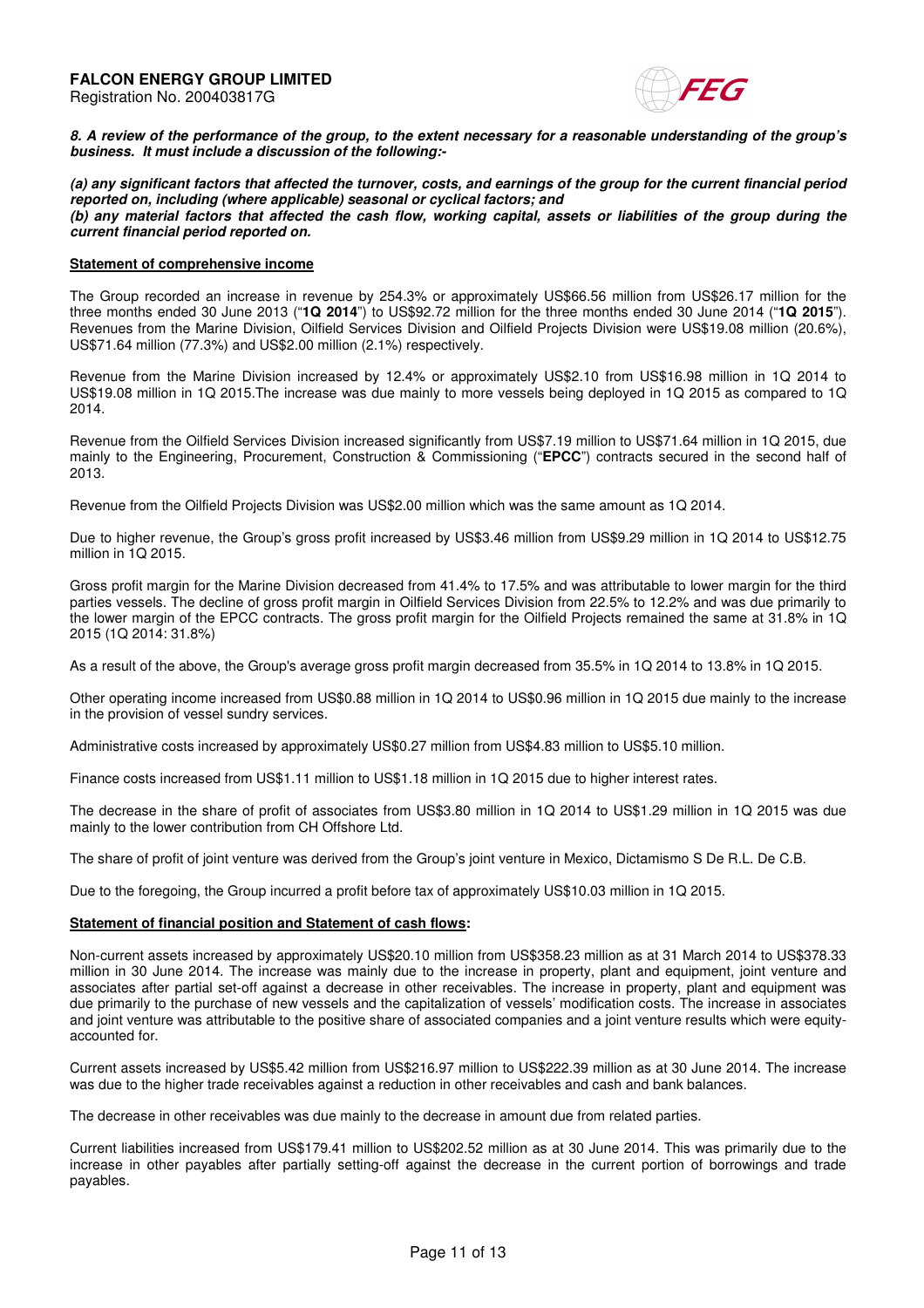Registration No. 200403817G



The increase in other payables was mainly due to the increase in deposits received from the customers as well as higher provision of sundry expenses. Non-current liabilities decreased by US\$7.62 million from US\$136.56 million as at 31 March 2014 to US\$128.94 million as at 30 June 2014.The decrease was primarily attributable to the decrease in borrowings.

The Group generated an approximate net cash flow of US\$2.21 million from operating activities. Net cash flow used in investing activities was US\$21.03 million and was mainly for the purchase of property, plant and equipments. Net cash flow generated from financing activities amounted to US\$10.07 million and was mainly from the repayment from related party and draw-down of a new term loan which was partially off-set against from the repayment of existing term loans.

#### **9. Where a forecast, or a prospect statement, has been previously disclosed to shareholders, any variance between it and the actual results.**

Not applicable.

#### **10. A commentary at the date of the announcement of the significant trends and competitive conditions of the industry in which the group operates and any known factors or events that may affect the group in the next reporting period and the next 12 months.**

Offshore oil and gas exploration and production activities continue to be strong and create a demand for the Group's fleet of vessels. The Marine Division is expanding its fleet with vessels of different sizes and specifications to enable the Group to service a wider range of clients.

The Oilfield Services Division is expected to continue to contribute positively to the Group's revenue by providing support in procurement, logistics, engineering and supply of equipment and materials complements to oil companies and its contractors.

The Drilling Services Division continues to be developed into a provider of drilling services to the oil majors, drilling contractors and national oil companies as they increase the pace of their exploration activities for both oil as well as natural gas. Together with our strategic partners, the Drilling Services Division has a number of jack-up rigs under construction.

The Resources Division complements the Group's energy-related businesses. It currently has three coal concessionaires in East Kalimantan, Indonesia and production is expected to begin later this year. Although coal prices have been at a relatively low level last year, we expect prices to improve over time. As the grades of our coal reserve are considered good, it should allow us to have a decent operating margin given at today's price.

Barring unforeseen circumstances, the Group is cautiously optimistic on its business outlook for the financial year ending 31 March 2015.

# **11. Dividend**

**(a) Current financial period reported on** 

**Any dividend declared for the current financial period reported on?** 

No.

**(b) Corresponding period of the immediately preceding financial year** 

**Any dividend declared for the corresponding period of the immediately preceding financial year?** 

No.

**(c) Date payable** 

Not applicable

**(d) Book closure date** 

Not applicable

# **12. If no dividend has been declared (recommended), a statement to that effect.**

No interim dividend has been declared for the financial period ended 30 June 2014.